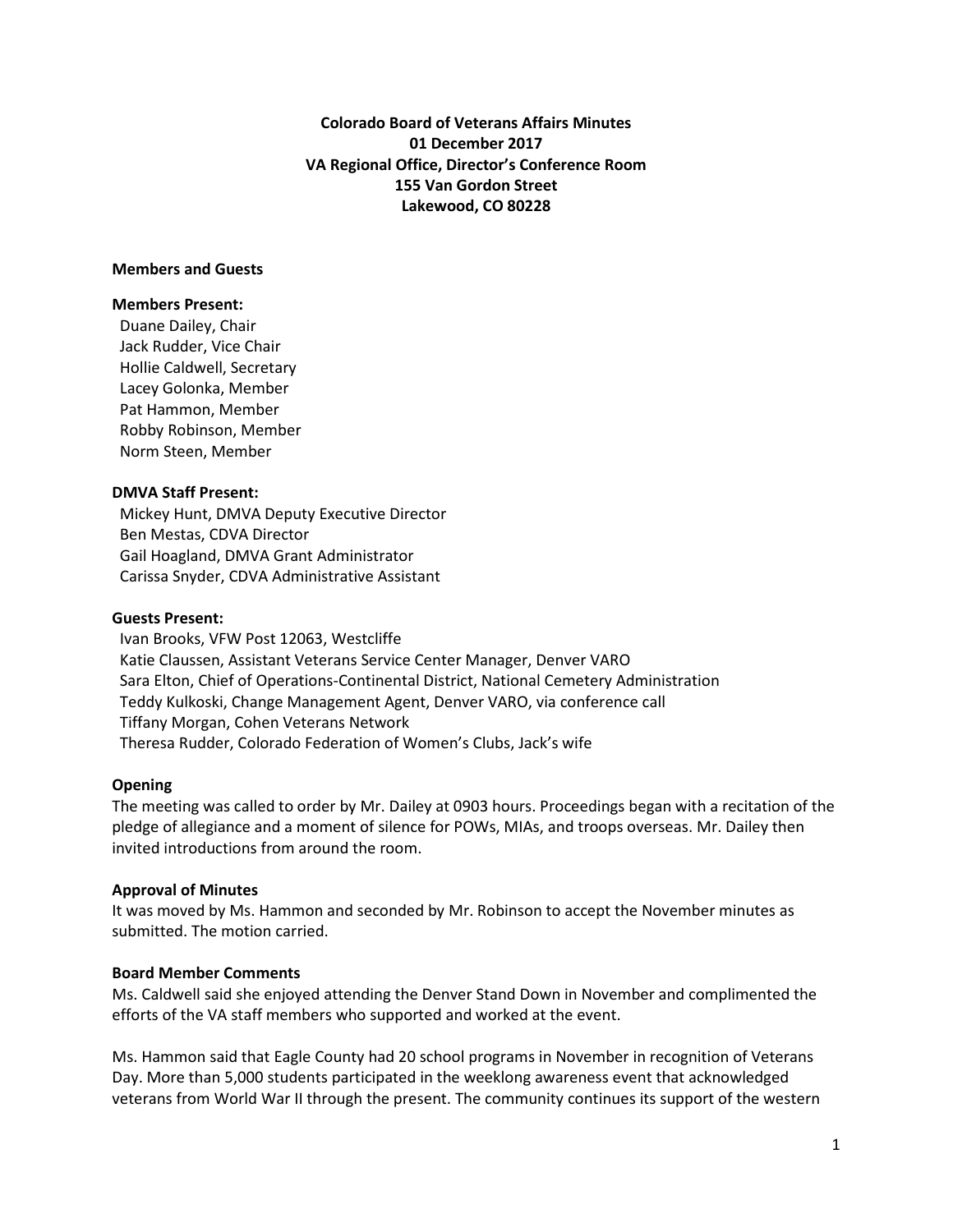slope veterans one stop and is working on outreach to local nonprofits in anticipation of a 2019 opening. A new veterans resource center has opened in Glenwood Springs and is entirely staffed by volunteers.

Ms. Golonka said that unemployment rates in Colorado continue to be lower than the national average, including unemployment among veterans. She said she has some suggestions to submit for nonprofits which might be interested in the western slop one stop.

Mr. Robinson said he attended the Joint Budget Committee hearing on 27 November. The new one stop was discussed but the committee did not need any information from CBVA at that time. He said SVCLCs may receive an exemption from state personnel rules regarding salary ranges, which is anticipated to help with recruitment and retention of staff.

Mr. Rudder said he also attended the Denver Stand Down and remarked on the number of both homeless veterans and service providers in attendance. In the San Luis Valley, Mr. Rudder spoke in recognition of Veterans Day at a school in Homelake, where both the superintendent and some of teachers are his former students. A representative of the VA Eastern Colorado Health Care System come to Alamosa monthly to assist and advise on health care difficulties in rural parts of Colorado. Mr. Rudder continues to receive frequent complaints about the Choice program.

Mr. Dailey said he also attended the Denver Stand Down, which he has attended several times. He said it is interesting to arrive early and see how many veterans have camped out from the night before in anticipation of the event. He said that in his experience in the mountains of Colorado, many veterans who can be categorized as homeless deliberately try to live off the grid, which is dissimilar from the homeless populations he sees in urban areas. He complimented the staff and volunteers who helped with the Stand Down. Northwestern Colorado recognized Veterans Day with events in multiple locations including Craig, Granby, Hayden, Maybell, Meeker, and Steamboat Springs. The event at Snow Mountain Ranch in Granby had more than 400 attendees. He said he appreciate the opportunity to work in conjunction with the Denver VARO because for many veterans in Colorado, CDVA and its VSOs are considered the face of the VA. He said that although the agencies are not connected there is common goal.

Mr. Steen said that on 21 November Congressman Doug Lamborn introduced HR 4457, the Veterans Empowerment Act. This would replace the Choice Act by creating a new nonprofit entity that would function as a single payer so veterans might have a wider selection of medical providers. Congressman Lamborn published an op-ed about the bill on 28 November and it is available on his web site.

# **Public Comments**

Ms. Kulkoski told the group that she is the contact for Denver VARO regarding Decision Ready Claims (DRC) and questions and issues about the process should come to her. She explained DRC as similar to the FDC program, with the difference being that with DRC claim developments is complete before the claim is submitted to the VA, and with this the VA can render a decision in 30 days or less. DRC is currently available for claims for increase only. Ms. Hammon inquired about the submission process. Ms. Kulkoski said go the direct upload on the 360 portal and to select the DRC option. Mr. Mestas said that training would be available at the Division's annual training conference. Ms. Kulkoski added that online training is also available and said to email her at theodora.kulkoski@va,gov with any questions.

Ms. Morgan introduced the Cohen Veterans Network, which provides free mental health care for veterans and their families. The network plans to open a new clinic in Colorado in February or March of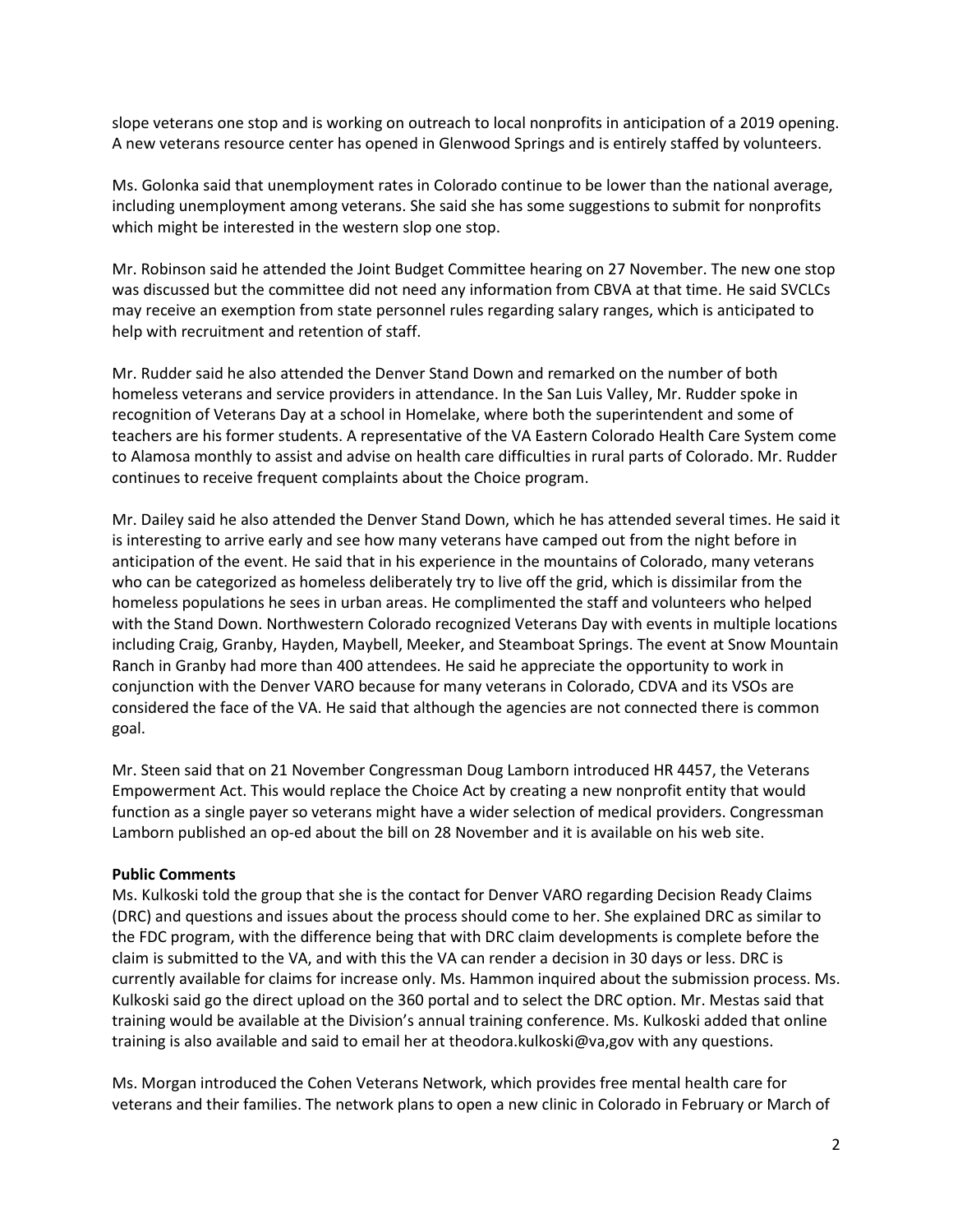2018. The network clinics provide a spectrum of care, including psychiatric care, medication management, individuals and family therapy, and case management. No clinical services are available prior to the opening, but in the meantime veterans' advocates can contact Tiffany at 303-704-9419 and she can provide referrals.

Mr. Brooks reported that as administrator of the Veterans Trust Fund Grant for VFW Post 12063, the post has served more than 90 veterans using VTF funds. He agreed that mental health care is an unmet need for many veterans. One program that has been well utilized in Custer County is Outdoor Buddies, which is an all-volunteer nonprofit that pairs volunteers with disabled individuals to access Colorado's natural resources. It is not limited to veterans but is accessed by many, as per census approximately 25%-40% of the county's residents are veterans. He said one of the reasons the VTF funds have been so well expended is the partnership he has with the CVSO. He said that other rural counties have trouble accessing their CVSOs and inquired whether that could be addressed. Mr. Mestas said that CVSOs are employees of their respective counties and many work part time. Over the past two years the state has greatly increased its financial support to Colorado veterans service offices, one goal being to improve accessibility.

Ms. Elton said that the National Cemetery Administration provides burial benefits for veteran v=buried or interred in either a national cemetery or a private one. It is the smallest branch of the VA, operating 21 cemeteries in nine states. When burial in a national cemetery is requested, the funeral home contacts the national scheduling office in St Louis and arranges the date and time. Burial benefit payments are done by reimbursement only. The national cemetery benefit includes the opening and closing of the grave, the concrete vault, perpetual care of the grave site, the gravestone, and military honors. National cemeteries in Colorado are currently at Fort Logan and Fort Lyon, with plans underway to develop another one in Colorado Springs. Burials not in a national cemetery are provided with a headstone or with a medallion for a private stone. Memorial headstones are also available for service members who are MIA. Forms and information are available at va.gov or questions can be directed to Ms. Elton at sara.elton@va.gov.

Ms. Claussen said she several years of history with the VA, having worked as a VSR in Nebraska, Washington, DC, and Florida before locating to Colorado. She reported than in Fiscal Year 2017 the Denver VARO completed 23,900 claims and 3,200 appeals, held 130 BVA Travel Board hearings, and held more than 500 BVA video hearings. There are currently 84 Travel Board hearings and more than 400 video hearings scheduled for Fiscal Year 2018. She introduced the Rapid Appeals Modification Program (RAMP), which takes the oldest pending appeals in date order and offers the veteran a higher level review in the hope of resolving the appeal more quickly. They sent out 500 RAMP letters early in the last quarter of 2017 and have just sent out 5,000 more. The goal is to speed of the processing of appeals, which still pend for a long time. There Denver VARO approximately 5,000 appeals at the NOD stage pending and they take an average of 400 days to be worked. There are approximately 1,300 appeals at the Form 9 stage and those wait approximately 600 days to be worked. The VARO recommends that if a claim is denied but the veteran has new evidence or submitted evidence was overlooked to request reconsideration rather than file an appeal. She suggested that if Colorado preference letters are not being sent in a timely manner that veterans can send an IRIS request from va.gov, as those messages must be responded to within 48 hours. Mr. Dailey and Mr. Rudder both asked for clarification on the PIV card process, which Ms. Claussen said she would research.